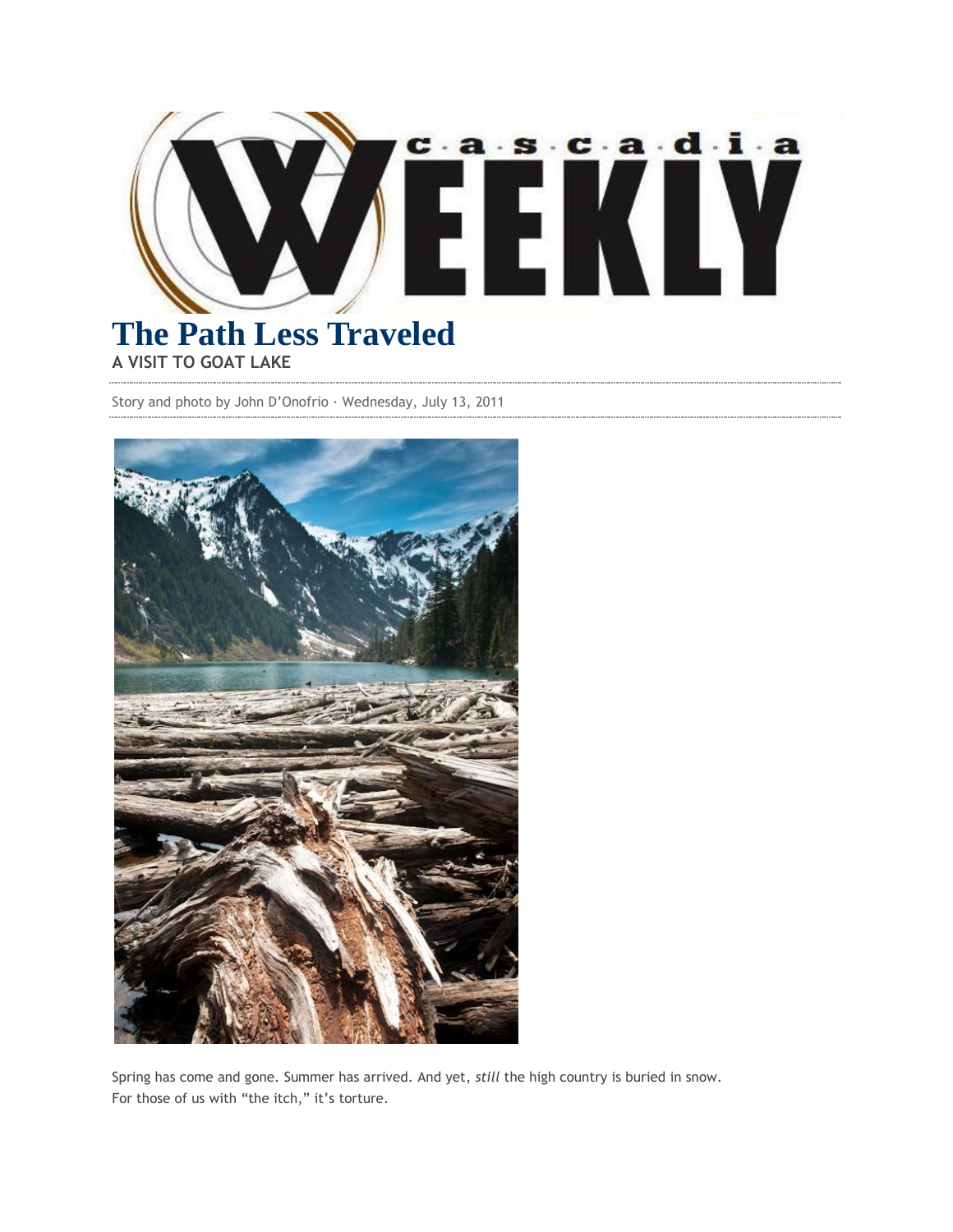But lo! There is a wonderful destination available now without stepping foot in the white stuff. The destination is Goat Lake, and the journey is delightful.

For many years, the trail to Goat Lake climbed gradually through lush forest beside the roaring tumult of Elliot Creek. But inattention and overuse combined to turn the trail into a quagmire for lost souls, and it was abandoned in favor of the "high" Elliot Route, an old logging road that, while efficient enough, lacks the character of the "low" route.

But the original route has recently been completely rehabilitated, and, let me tell you, the journey is sweet.

We headed out of Darrington and into the deep woods, the land of chainsaw sculptures and foreboding clouds. We followed the Sauk River upstream and made camp on its banks.

In the morning, the parking lot at the Goat Lake trailhead was packed. As one of the few melted-out trails to access the high country, it is wildly popular right now.

I use the term "high country" here in a relative sense. At less than 3,200 feet, Goat Lake is not particularly high, but its setting in a wild glacial cirque, surrounded by a conclave of icy peaks, makes it appear much higher.

We headed up the old logging road into the green forest, walking through colonnades of freshly leafed-out alders and patches of big cedars, the remains of what once was. After the sparkle of the alders, the shadow-filled forest seemed Brothers Grimm dark.

The old road ended at a braided creek, recently rearranged by winter storms. We crossed it and began climbing rough-and-tumble switchbacks alongside the cascading waters of Elliot Creek.

At the crest the lake abruptly came into view, a gleaming aquamarine—the color of water recently converted from ice. Dark mountains rose into the clouds, their faces brightened by spectacular waterfalls.

We glimpsed the great walls of ice, rock and snow of Cadet Peak through the mists, tantalizing and seductive. The air was completely still—not a breath of wind—and the reflection in the lake was flawless, mirroring the ramparts.

Somewhere in the murky clouds, an avalanche roared. As evening fell, we ate dinner beside the candle lantern and listened to the soothing sounds of falling water.

In the morning, sunlight filled the cirque and, after a short excursion along the lakeshore, it was time to head home.

We headed back down the switchbacks, and when we came to the junction with the "low" trail, we went our separate ways; I was curious about the rehabilitated old trail and my companion opted for the predictability of the old road.

The lower Elliot trail was completely magical, winding through hobbit woods and gardens of bleeding heart, trillium and skunk cabbage beside the bucking bronco whitewater of the creek in its mossy green gorge.

There were a million creek crossings, all easy, and the marshy spots had been ingeniously bridged or bypassed. Hats off to the forest service types; they've done a great job of restoring this route.